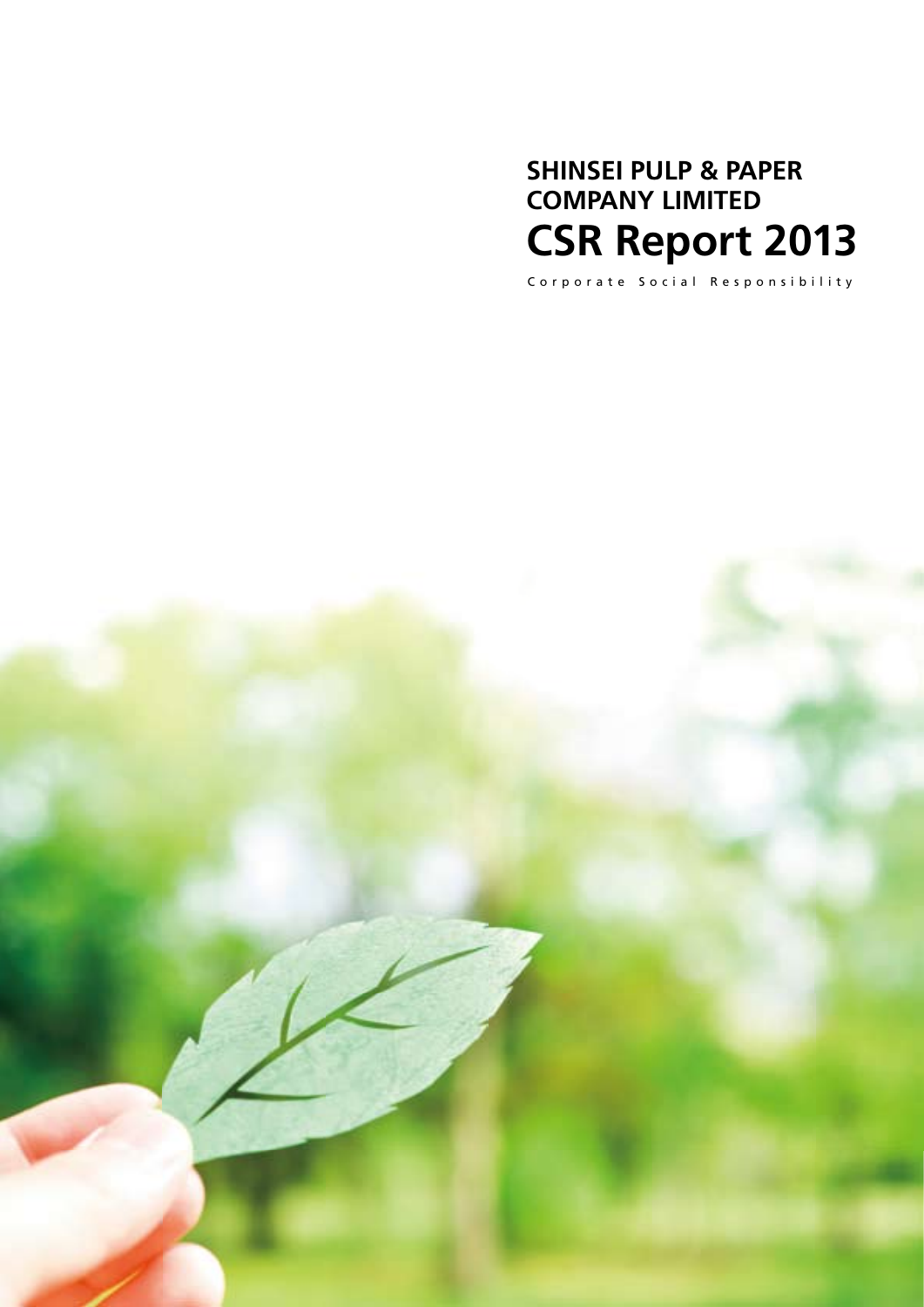# Introduction

Based on one of its management policies of "continuing to meet responsibilities to create a rich society through eco-friendly corporate activities," the SHINSEI PULP & PAPER COMPANY actively promotes environmental conservation activities, while conducting business. As a vehicle to report our business activities and other efforts for corporate social responsibility (CSR), we published the "CSR Report 2013."

#### customers, and fulfills its responsibilities. **2. Consideration for the environment**

The SHINSEI PULP & PAPER COMPANY recognizes the conservation of the global environment as one of its first priorities and to pass on a rich future to the next generation.

In preparing the 2013 Edition, we paid attention to enable readers to understand our activities as plainly and in an easy-to-understand manner as possible. We are committed to continue to disclose and communicate our internal and external activities as widely as possible, while enhancing and improving the contents of the report.

**1. Total compliance with laws and regulations**

The SHINSEI PULP & PAPER COMPANY complies with not only laws and regulations but also domestic and international rules and social codes, achieves trust from society and

#### **3. Disclosure of corporate information**

The SHINSEI PULP & PAPER COMPANY actively and fairly discloses corporate information to shareholders and other stakeholders.

#### **4. No relationship with antisocial forces**

The SHINSEI PULP & PAPER COMPANY consistently refuses any requests from antisocial forces and organizations.

**5. Establishment of safe and easy-to-work working environment** The SHINSEI PULP & PAPER COMPANY respects each employee's personality and uniqueness and realizes a safe and easy-to-work environment.

#### **Editing policies**

The "CSR Report" is an annual report explaining our environmental initiatives and other social corporate activities. This report covers the period of fiscal year 2012 (April 2012 - March 2013), mainly describing actual figures. With regard to the latest information, some initiatives after April 2013 are referred to. We compiled the report in consideration of communicating our CSR activities in an easy-to-understand manner.

**Business activities covered by this report** Compiled mainly from social and environmental activities at domestic sales bases

#### **Referenced guidelines**

Environmental Reporting Guidelines "Towards a Sustainable Society, (Fiscal Year 2012 Version) published by the Japanese Ministry of the Environment"

**Publication** October 2013

| <b>Top Message</b>                                                                                           | P4              |
|--------------------------------------------------------------------------------------------------------------|-----------------|
| <b>Special Feature</b><br><b>Round-table discussion</b><br>"Environment where people and nature can coexist" | <b>P6</b>       |
| <b>Environmental Initiatives</b>                                                                             | P <sub>10</sub> |
| <b>Corporate Management</b>                                                                                  | <b>P14</b>      |
| <b>Social Initiatives/</b><br><b>Considerations for Employees</b>                                            | P <sub>16</sub> |
| <b>Activities to Contribute to</b><br>the Community                                                          | P <sub>19</sub> |
| <b>Third Party Evaluation</b>                                                                                | P22             |
| <b>Company Profile</b>                                                                                       | P23             |
|                                                                                                              |                 |

### **Contents**

**We respond to the changes of times with firm commitment to "innovation and challenges" and continue to grow with society.**

- **1. We continue to meet our responsibilities to create a rich society through eco-friendly corporate activities.**
- **2. We continue to grow as a company that is "supported," "needed" and "chosen."**
- **3. We continue to pursue infinite possibilities of wood-based natural materials starting with "paper."**
- **4. All of us individually have high targets and continue to exert our full power.**

### **Management Philosophy**

### **Management Policies**

### **Code of Behavior**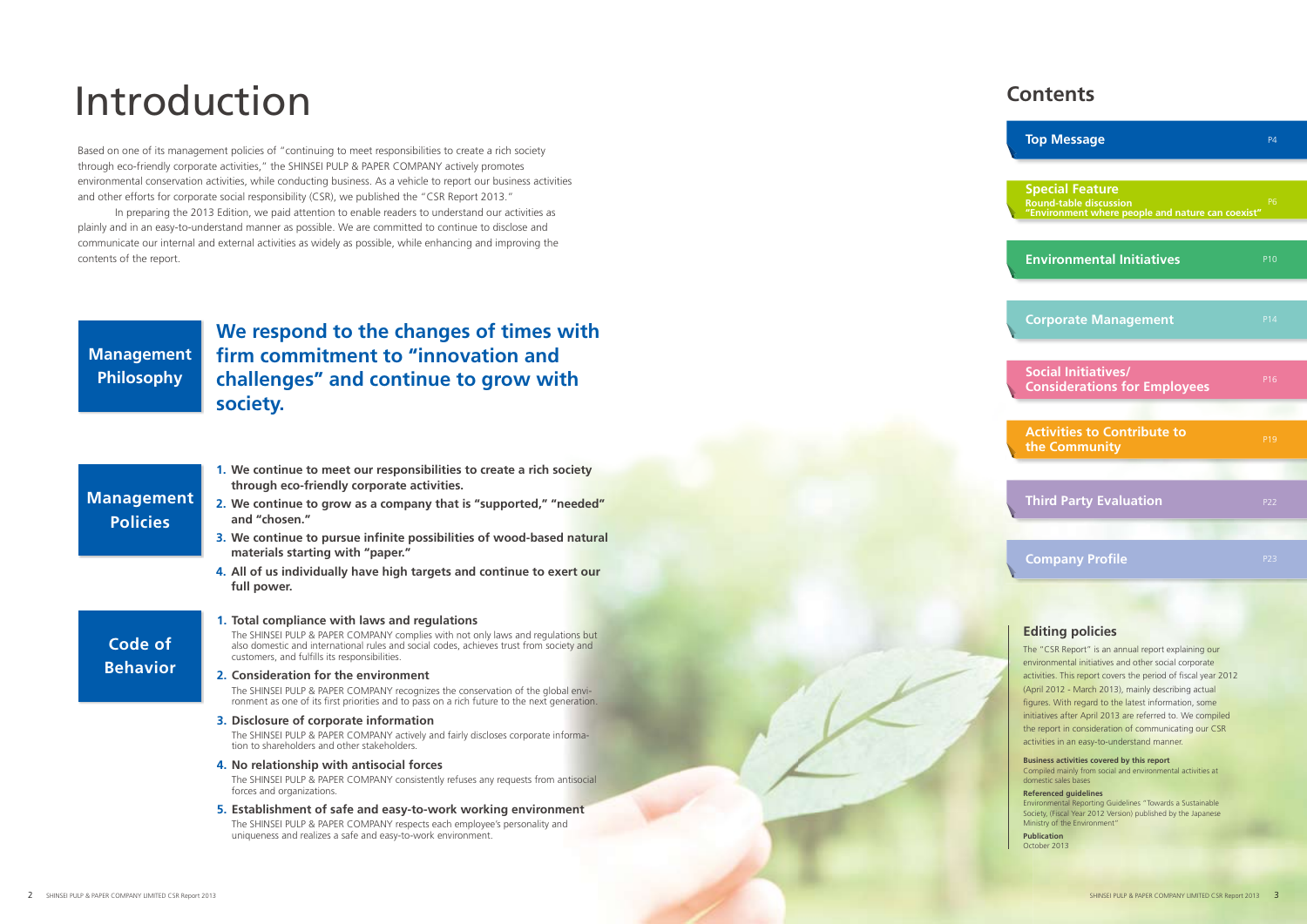

### **Diversification of paper and** its potential

# Towards becoming a company that deepens relationships of trust with society and offers new values



Applications of paper have been changing with the trends of the times. With the development of the IT industry and globalization, the paper pulp industry is now facing a period of transition. Such changes became conspicuous about five years ago, and with the emergence of smartphones and tablet terminals, we are now able to communicate with other people and get information without being restricted by time or place. This will continue to become more widespread.

Globalization also extended our network around the world. While further strengthening our domestic business, we are targeting overseas business expansion. We can expect increasing demand for paper in emerging countries, but the speed of their development is a lot faster than that experienced by currently developed countries decades ago. To respond to needs in the global community, we need to shift from the conventional business system to one in view of the future.

At the same time, despite the changing times, the value of paper can never be denied. Paper has a history of 4,000 years. In its long history, paper media have cultivated and succeeded human culture. We take pride in the fact that we play a role in this and contribute to society. The role of paper for packaging is highly important in supporting the lives of people. The potential of paper is infinite. Through "paper solutions" that is our strength, we will continue to offer new value to society.

### Eco-friendly paper pulp

The paper pulp industry is considered eco-friendly because it has established a recycle-based business model through reproduction and reuse of used paper. Trees that are resources of paper absorb CO<sub>2</sub> in the atmosphere and form oxygen in the growth process. For this reason, we have focused on tree planting activities for many years. As we are engaged in the paper business, our trade in itself is a social activity, and we thus continue to play our role as demanded by society.

### Creating a workplace where diverse human resources work together

As our line of business has been diversified due to globalization, it has become more and more important to create a working environment where diverse human resources can play active roles. Targeting building a workplace where female employees can accomplish distinguished service, we have aggressively employed female employees on career tracks and established a leave system that enables female employees' easy reinstatement. We are also actively engaged in the employment of disabled people. When each employee takes advantage of his or her abilities at a workplace that fits the aptitude, the company will be invigorated, leading to higher motivation for all employees. We aim at building a working environment that makes all employees feel satisfied working for our company.

### Social responsibility from the viewpoint of SPP

A corporate social responsibility of top priority is to steadily carry out and continue its primary business activities. To achieve this goal, we should always be a company that is "supported," "needed" and "chosen" by society. Showing our reason of being through business activities and strengthening the relationship of trust with stakeholders will consequently lead to the continuous growth of the company. In 2012, we established a business continuity plan (BCP) assuming an earthquake of more than 6 on the Japanese seismic scale. We are aware that it is also a corporate responsibility to build an organization that enables us to, under whatever conditions, continue our business.

To enable a company to accomplish its responsibility, it is important for each employee to have a critical mind and take voluntary action. Going forward, we will continue to create new values by integrating and accumulating individual initiatives and efforts.



**President and CEO**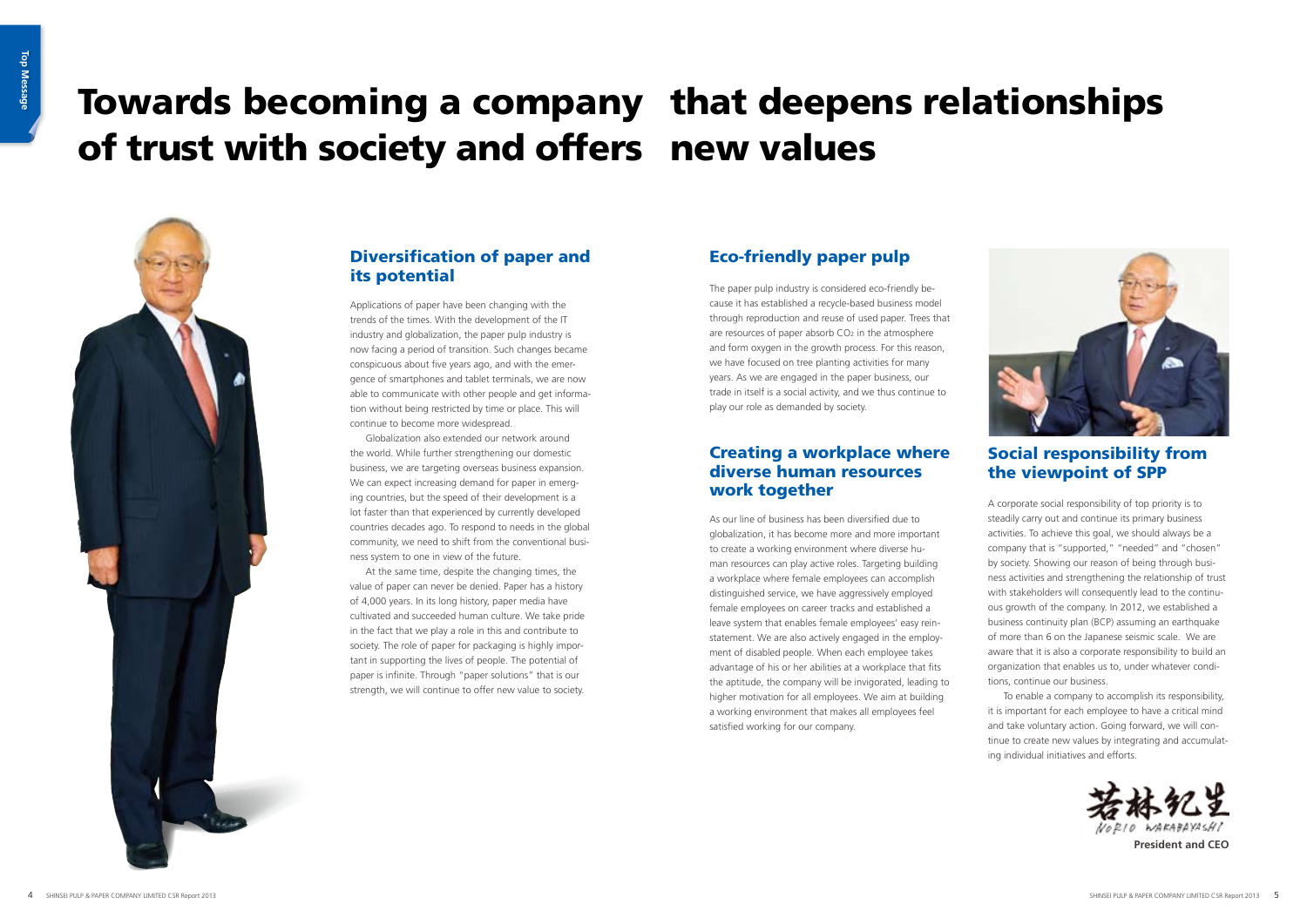#### Changes in the times and the evolution of paper recycling

**Nagasawa:** I have served as an ISO committee member for several years. Assuming global warming to be artificial, the ISO environmental policy promotes preventive measures. We tackle the challenge of CO2 reduction by measures at hand such as energy power saving. Just addressing environmental conservation, however, will not directly lead to sales, and it is difficult to raise a wide variety of awareness among employees. We need to change conventional environmental conservation into one that is tailored to reality. To achieve this goal, employees engaged in ISO try to inspire other employees with the idea that environmental conservation is a corporate social responsibility and that the activities are very meaningful.

**Hara:** It is true that prior to "global warming prevention," environmental protection was accompanied by "recycling." Paper recycling has made great progress. There is a misunderstanding that paper is made from raw timber, but we have established a recycling business by collecting used paper, recycling it, using it again, and collecting it. When I joined the company, the recycling rate of paper was 55%, but the figure is now between 62 to 63%. From the viewpoint of reuse, our industry is very much ahead of other industries.

**Isoyama:** Before joining the company, I had the negative impression that paper was a waste of resources, but after joining the company, I studied many things and found that different from petroleum and other natural resources, it can be reproduced through tree planting. I remember upon learning that it coexists with human lives and creates a recycle-based society and I was most impressed. **Nagasawa:** In the papermaking industry, we give consideration to the environment by producing bioethanol\* from treated tree bark and utilizing the heat generated from pulp making for power generation. As a paper trader, we

**Hirasawa:** That's correct. I feel the tendency that a recycling-based system the paper industry has established in its long history is not widely understood, and that society tries to reduce the use of paper. Paper, however, has supported the creation of human culture. If newspapers become digital on the Internet and textbooks all go electronic, they will be lifeless. We have used the dictionary for many years until it becomes thumbed, and we have grown up with the memory of using it.

**Hirasawa:** Due to the impact of the Great East Japan Earthquake, we experienced power saving initiatives nearly all over Japan, awakening general interest in energy issues. Through direct and indirect support of disaster-stricken areas, area management and cooperation with communities have been raised as keywords for environmental issues. Things may start with a single company, but a wide variety of partnerships will be created between companies, between companies and NPOs and between companies and people in local communities. There are things that cannot be realized independently but enabled by cooperation, which is very meaningful.

**Hara:** That's right. Last December, I installed a solar power system at my home. We have generated about 4,000 kilowatts in the last eight months. Taking a cedar tree as an example, the power we have generated is equivalent to 90 cedar trees uncut. Learning this, my children started to save energy. It was a small initiative, but changed the awareness of my children. There are many people who have a high level of awareness about environmental conservation but don't know what should be done. We must

have a role to get wider recognition about this, don't we?



\* Ethanol extracted by fermenting plant-based resources. It is generally used as a mixture with gasoline, ethanol-gasoline blends, and is considered useful to prevent global warming.

#### Promote environmental conservation by working together and involving others

## What we can do for an "Environment where people and nature can coexist"

#### Round-table discussion

As part of our social responsibilities as a dedicated paper trading company, we set contributing to global environment conservation as a top priority issue. In relation to our initiatives to pass on the blessings of nature represented by forest resources, we held a round-table discussion to exchange opinions between Ms. Hirasawa, Secretariat General of NPO Environmental Relations, and three of our employees.

#### **NPO Environmental Relations**

Approved NPO promoting various environmental measures and citizen-participating projects. It supports and participates in the forest rehabilitation project by the NPO, "Present Tree."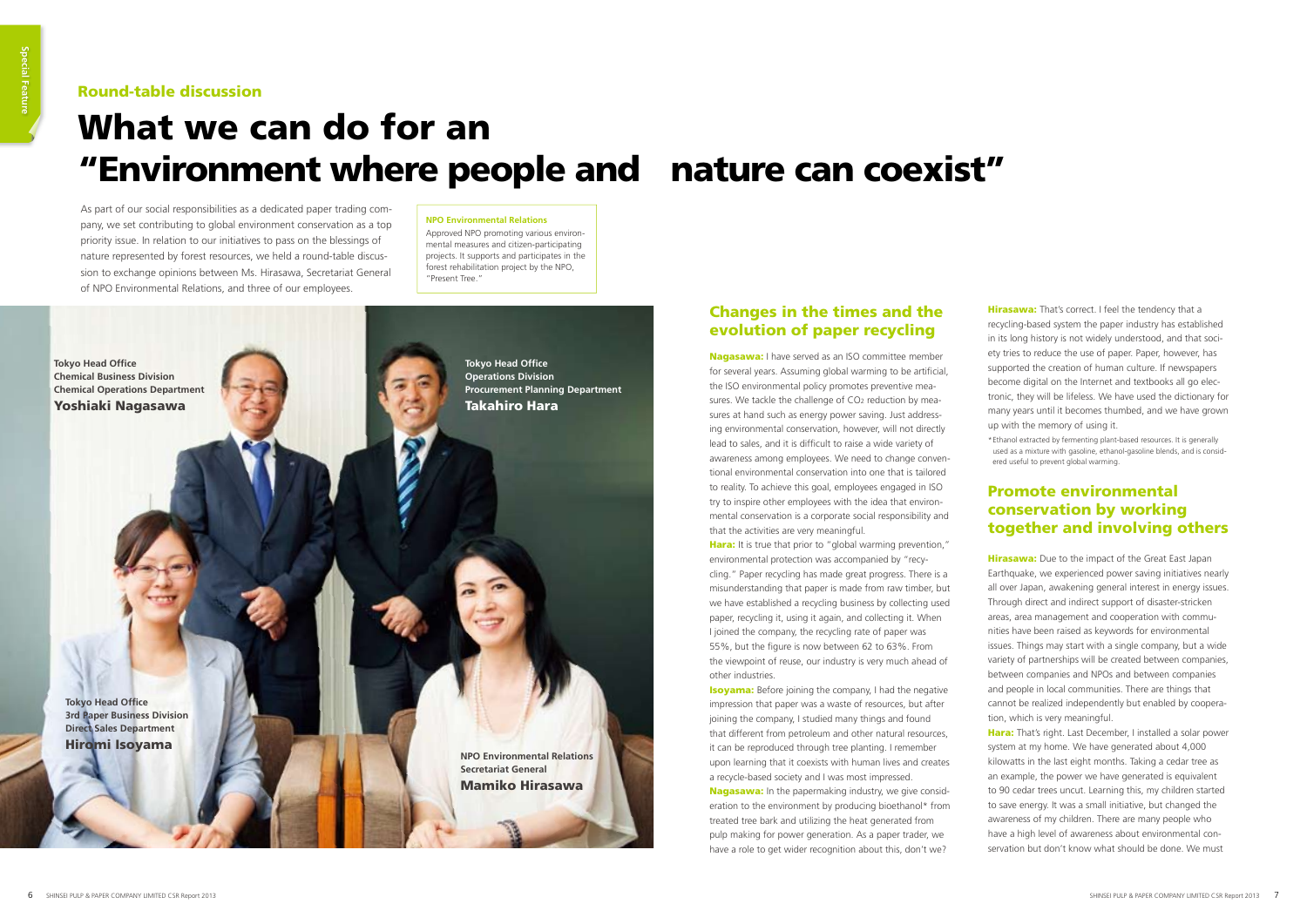**Hirasawa:** Rescue Board Magnum is a great product. To continue the effort is most important. Looking back at past examples, concerns about disasters will lessen after two or three years, so I believe it is significant to incorporate them in our business activities so that disasters do not fade from the memory.

**Hara:** Our initiatives are based on contribution to communities and environmental conservation, and I hope all our regular jobs will consequently be CSR activities. In this sense, we hope to conduct our activities while tying up with Environmental Relations. I also think that "1% for Present Tree" has not yet been sufficiently warmed up. The key to social contribution activities is how we can actually involve people who have no experience. For example, who is the closest to employees as well as consumers is your family. Initiatives like asking your family members to collect eco-caps are also important. By making the initiatives popular in the company, I hope to promote more enthusiasm in house.

**Nagasawa:** Not all the participants of tree planting are voluntary ones. Many joined us because colleagues had invited them. As a result, many commented, "It was great to join the activity. I would like to do it again," displaying the success of the event. As it is difficult to make it immediately, I hope that you will realize one day that everyone has a shared awareness.

**Hirasawa:** Environmental conservation activities can be realized not only with innovations but also with the people in between. Our role is to enable everyone to refresh awareness and "connect" people. I feel that how to educate people will be the value of companies for the future. As an NPO corporation, CSR activities are our main line of business. For companies, it would be ideal that "addressing regular work will consequently turn out to be CSR activities." I expect that Shinsei Pulp & Paper's activities will become further widespread.



**Nagasawa:** Paper manufacturers focus on the conservation of forests that are the resources. We are not a manufacturer and have no forest as such, but as part of the entire papermaking industry, we need to spread initiatives in relation to the environment.

Hirasawa: Forests have four public benefits. One is that it makes the clean water necessary for life. The second is that conserves biodiversity where various living things from microorganisms, insects, snakes, and birds live on the food chain. The third is to provide oxygen indispensable for life forms by photosynthesis. The fourth is that they provide protection from landslides, mudflows, and other disasters.

**Isoyama:** What are the actual benefits that can be obtained by reproducing forests through Present Tree? **Hirasawa:** Let me give an example of an initiative in Miyako City, Iwate Prefecture. The land to plant trees is located near a riverhead. We plant plantlets of deciduous broad-leaved trees such as beeches. When they grow and resemble a real forest, they create good soil, and water seeped in it is cleansed and contains lots of nutrition. The river into which the water flows has many insects, and fish that eat them will also grow. When the river goes into the ocean, many phytoplanktons are born, enabling oysters, scallops and sea urchins to eat them to also grow, and salmon that return to the river spawn there, and their carcasses return to the forest. Nature recycles in this manner, naturally followed by support of disaster-stricken areas.



**Nagasawa:** I also participated in one with my children. After experiencing tree planting, many other people said, "I am really glad to have done this." I think you can understand it not by thinking but by actually taking action. If these activities become more popular, I think it will lead to a wider recognition of Present Tree.

**Hirasawa:** The number of companies and employees who want to contribute to their communities has been increasing. Despite being difficult to address the challenge corporate-wide, opportunities to get involved in community activities by branch or individual are increasing. I believe there can be many variations of CSR from large-scale efforts to community-based ones. As what companies or individuals can independently do is limited, our mission is to tie up with many people and spread the circle of supporters. We are engaged in promotion activities so that the widest audience possible can understand the importance of environmental conservation and forests.

Present Tree, of which we are involved in, is a project to make a present of a tree planted to commemorate a birthday or birthday celebration and make it a starting point for forest rehabilitation activities. Trees are planted in disaster-stricken forests and deserted land without replanting. We contribute to planting local trees in the area and resume it to a state of a natural forest.

> **Isoyama:** When I visit a new customer, I always bring a Rescue Board Magnum\* with me. A Rescue Board Magnum is useful at the time of a disaster and can be donated to disaster-stricken areas. Many customers say, "The concept is very interesting." As the awareness of preparing for disasters has been getting higher among companies, our colleagues seem to feel that the time is ripe to sell Rescue Board Magnums. It is a product I feel attached to.



I am pleased that through my job of selling paper, I can address environmental conservation. As I have many opportunities to directly contact users, I want to introduce to them schemes including "1% for Present Tree." I also want to tackle other environmental issues by frequently turning off lights and using used copy paper to take notes, etc.

#### How to promote our initiatives?

Nagasawa: We have had a uniform idea of reducing CO2 and preventing global warming. It appears that environmental activities are linked with local communities and



extended to various things. For this reason, activities can protect the environment, develop industry, and lead to restoration. We need to promote a wider recognition of this. Hara: However, how we to promote them is difficult. Unless we have actually enjoyed the experience, we cannot communicate it to others. This year, I participated in a tree planting activity sponsored by a papermaking company, and it was great fun.

#### Further deepen CSR activities through the main business

\*A simple paper-made stretcher in the case of an emergency. It has such features as excellent storability, and 1% of sales are donated to a project to support disaster-stricken areas, REVIVE JAPAN.



#### After the round-table discussion

#### "Cooperation" supports society



Companies exist due to economic activities. They cannot exist on their own. It is like biodiversity. Society exists through mutual cooperation and connections, not by ego-centrism. In this context, I got engaged in "1% for Present Tree" and forest rehabilitation to pass them on to future generations.

#### Providing solutions



We are a trading company, but an important role we have is not only to sell what manufactures have made but also to create new solutions and connect them to restoration support and other social contribution activities. If we improve our originality, we can make Shinsei Pulp & Paper a better company.

#### Hope to spread activities

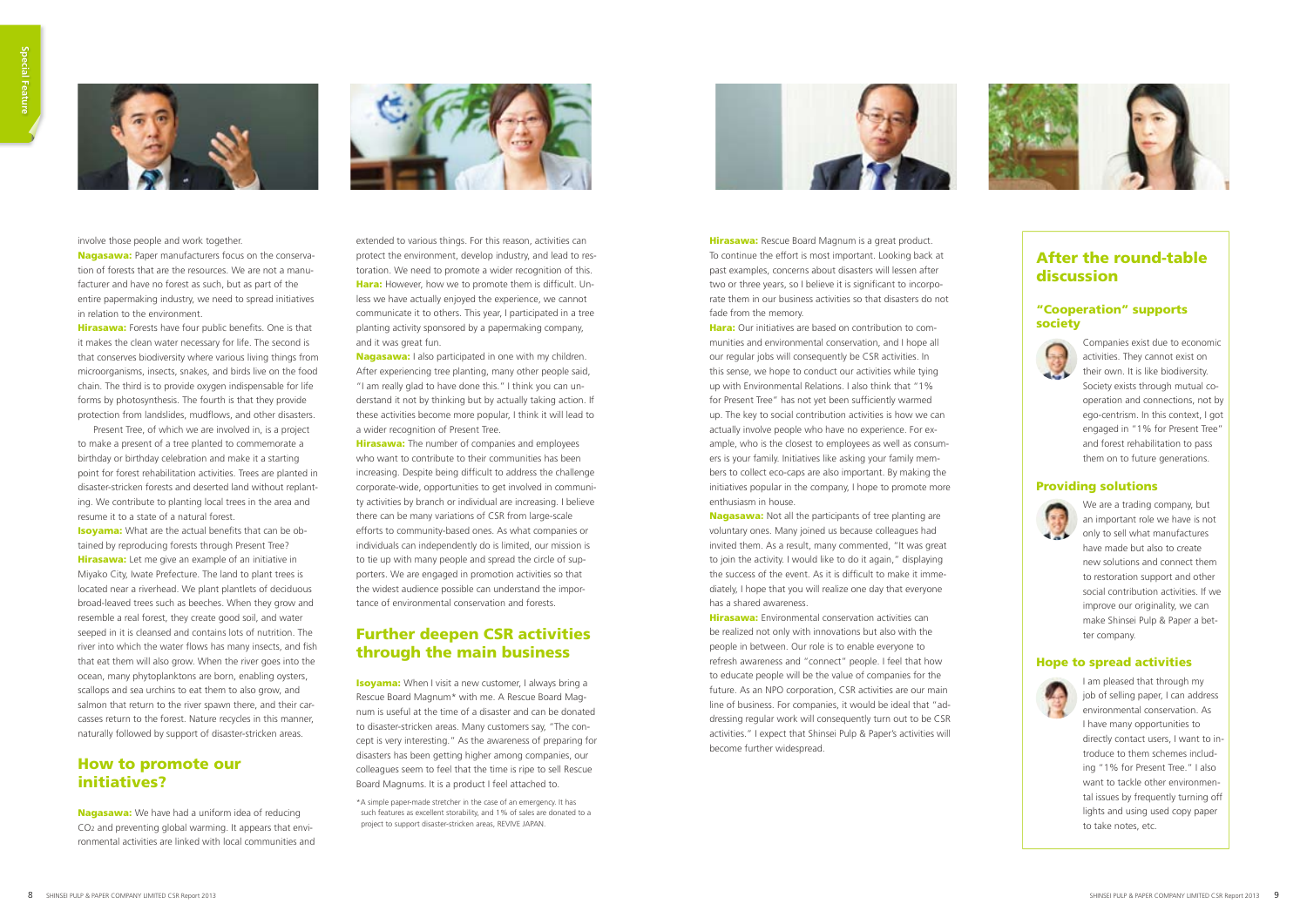Certified in 2002; efforts at all offices and branches

## Aiming to contribute to the global environment where people and nature can co-exist through paper

**We are striving to be a company that passes on the blessings of nature represented by forest resources and contribute to the global environment.** 

### Environmental Policy

### ISO Environment Committee

#### **Basic Philosophy**

The SHINSEI PULP & PAPER COMPANY recognizes the conservation of the global environment as one of the main priorities, targets realizing an "environment where people and nature live in harmony" through activities leading to the future, and actively take action to pass on a rich future to future generations. We also recognize that action associated with environmental conservation is an important responsibility assigned to each of us, and all employees do their best to maintain and enhance conservation.

#### **Course of Action**

As a paper distribution company, we continually grasp how goods and services we deal with in business activities, impact the environment, minimize environmental loads by setting environmental targets and promote the prevention of environmental pollution and global warming. We review environmental targets in response to changes in conditions where appropriate.

We have an ISO Environmental Committee directly reporting to the President. We also have working teams in individual divisions and departments to promote employee understanding of ISO.

### **ISO14001 Environmental Management System**



Since 2003, we have continuously acquired the CoC (Chain of Custody) certification by FSC® (Forest Stewardship Council). We have also acquired CoC certification by PEFC (Programme for the Endorsement of Forest Certification) since 2007. These logo marks mean we have acquired certification covering all processes for wood procured from certified forests, made into final products.

### **Environmental protection in chemicals field**

We market our key products in the chemical field as ecofriendly products. Food packaging films are used for protecting contents from physical, chemical, biological, human, and other factors.

As a trading company specializing in paper, we propose a new eco-friendly scheme, "1% for Present Tree." In this initiative, we add 1% to the purchase amount of paper and film from our company, and this amount of 1% is used to support a tree-planting project operated by NPO Environmental Relations. Participating media are authorized to display the registered trademark of this certification NPO.

- **1.** We address positive sales activities of ecofriendly products and the development of goods with little environmental load.
- **2.** In delivering goods, we strive to promote the efficiency of logistics to prevent air pollution.
- **3.** We promote recycling by sorting waste at our offices.
- **4.** We positively purchase green products.
- **5.** We actively address energy saving by reducing the use of electric power and other energy.
- **6.** We comply with environmental laws and regulations in addition to other requirements we agree with.



### **Sales of forest certified paper**

#### Environmental targets





We set item reference points based on environmental

effects (waste reduction, air/water/soil pollution prevention, global warming prevention, etc.) and based on the scores, we position eco-friendly products and sell goods contributing to environmental protection.

### **1% for Present Tree Participation in eco-friendly projects**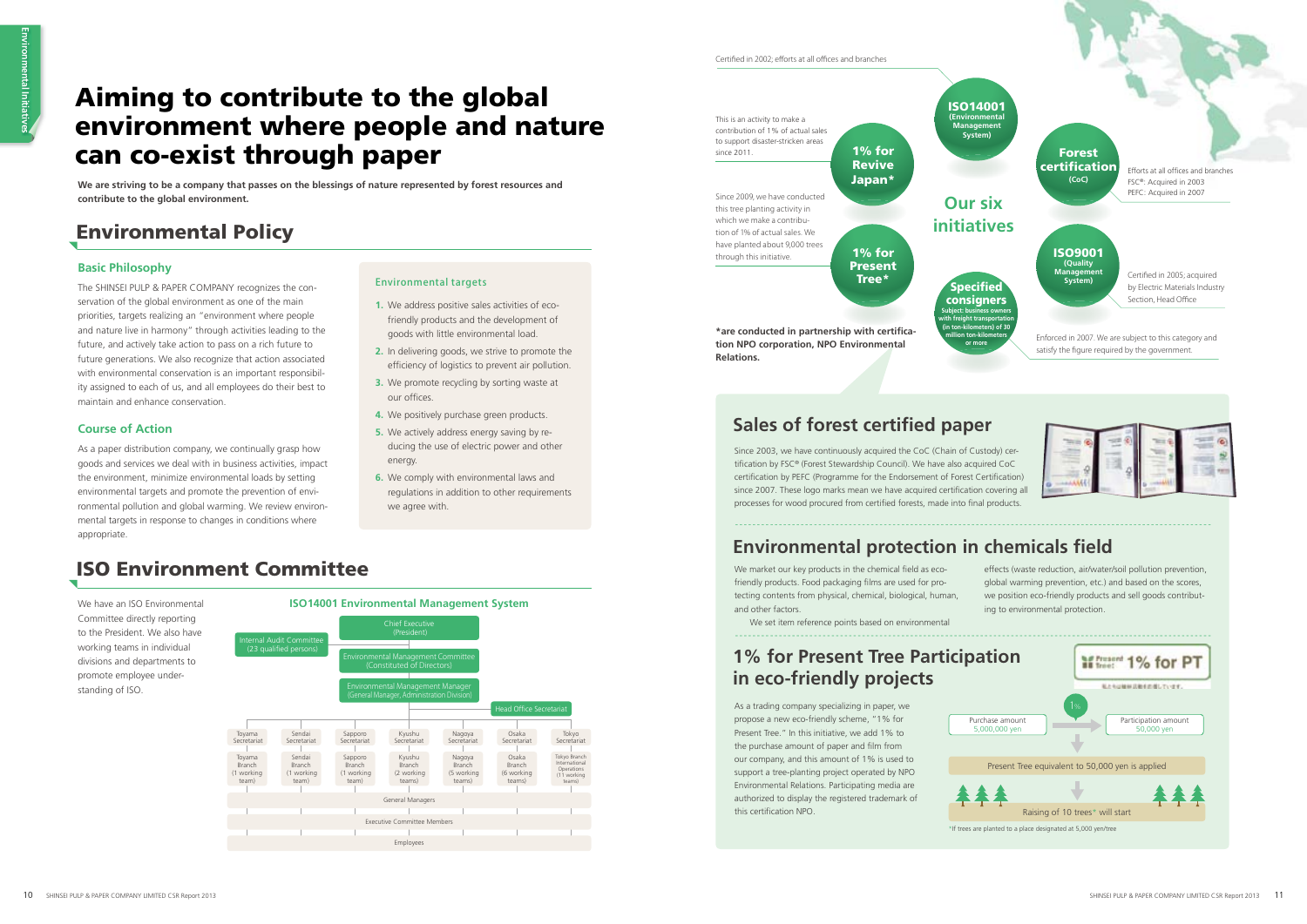## FY2012

## To accomplish environmental conservation responsibility by accumulating daily activities

**In accordance with the Basic Philosophy of the Environmental Policy, we set up the Course of Action and proceed with our actual initiatives.**

#### Initiatives for ISO14001 internal audit

| <b>ISO14001 in FY2013</b> |
|---------------------------|
|                           |

- based on the standard of internal audit rules of the Environment Management System (EMS) manual.
- Along with improved environmental management that has been changing year by year, the requirements for internal audits have also been changing from EMS compliance to effectiveness onto those focusing on original operational performance, and our initiatives have highly been evaluated by reviewing institutions.
- This year, we have a total of 23 internal audit committee members, consisting of different generations, including managers in Sales and Administration and general office workers. Targeting audit activities taking advantage of the skills at individual workplaces, we will strengthen our internal control functions and examine if the enhancement of in-house environmental awareness and PDCA, the foundation of ISO standards, are properly functioning.

#### **Masana Ozawa, Chairman, Internal Audit Committee**

In 2002, we acquired ISO14001 certification at all branches and offices. Twice a year (July and January) since then, we have conducted internal audits of all branches, offices, and functions,



#### **CO2 emissions by our business activities**



In ISO14001 for FY2013, a total of 88 targets have been fulfilled at all branches. We address the challenge so we achieve all targets by the end of the year.

- **conditioners** ■ **Introduction of LED**
- **lighting**
- **Turning off fluorescent lamps during lunch break Reduced number of fluorescent lamps in use**
- **Stopping the operation of one elevator unit**
- **Promotion of stairway use** ■ **Implementation of CoolBiz and**
- **WarmBiz**
- **Implementation of no overtime day** ■ **Prohibition of working on holidays**
- **Setting summer vacation days**
- **Stopping the operation of one tea**  server per floor



#### **Amount of purchased copy paper and amount of waste paper used as recycled paper materials**



(Thousand yen)

0 500 1,000 1,500 2,000 2,500 3,000 3,500

**2,138.7**

(**62.7**%) **1,778.1**

(**62.0**%)

**1,863.2** (**66.7**%) **1,430.5** (**75.9**%)

**3,412.9**

**2,870.1 2,791.4**

**1,883.8**

Calculation method of CO<sub>2</sub> emissions



Implementation of in-house 3UP 3DOWN movement during lunch break \*Going up or down three floors by the stairway.



Office during lunch break

 $6 - 9$ 

■**Amount of green**  ■**Total amount of** 

**products purchase**

Amount of city gas used x 41.1 (GJ/1,000m<sup>3</sup>) x 0.0506 (15-CO2GJ) Source: Calculation Manual, Japan's Voluntary Emissions Trading Source: Cardadion mandal, sapan 3 Yorani<br>Scheme (JVETS), Ministry of the Environmen

#### Gasoline consumption and CO<sub>2</sub> emissions

**office supplies**

FY2009 FY2010 FY2011 FY2012

| <b>Target setting</b>                              | Tokyo/<br><b>Overseas</b> | <b>Osaka</b>   |                |                          | Nagoya Kyushu Sapporo Sendai Toyama |                          |   | All<br>branches<br>and<br><b>offices</b> |
|----------------------------------------------------|---------------------------|----------------|----------------|--------------------------|-------------------------------------|--------------------------|---|------------------------------------------|
| <b>Reduction of power</b><br>consumption           | 3                         | 1              | $\overline{2}$ | 1                        | 1                                   | 1                        | 1 | 10                                       |
| <b>Reduction of gasoline</b><br>consumption        | $\mathsf{R}$              | $\overline{3}$ | 3              | 3                        | 1                                   | 1                        | 1 | 20                                       |
| <b>Reduction of general</b><br>waste emissions     | $\overline{\phantom{0}}$  | 1              | 1              | 1                        | 1                                   | 1                        |   | 7                                        |
| <b>Reduction of the</b><br>amount of copy<br>paper | 3                         | 1              |                |                          |                                     |                          |   | 4                                        |
| Promotion of green<br>purchases                    | 1                         | 1              | 1              | 1                        | 1                                   |                          | 1 | 6                                        |
| Sales of eco-friendly<br>products                  | 13                        | 6              | 6              | $\overline{\phantom{0}}$ | $\overline{2}$                      | $\overline{\phantom{0}}$ | 1 | 32                                       |
| Promotion of<br>operational efficiency             | 7                         |                |                |                          |                                     |                          |   | 7                                        |
| <b>Others</b>                                      | $\overline{2}$            |                |                |                          |                                     |                          |   | $\overline{2}$                           |
| <b>Total</b>                                       | 39                        | 13             | 13             | 8                        | 6                                   | 5                        | 4 | 88                                       |

■ **Conditional stop of air** 

Each and every employee voluntarily tackles what he or she can do.

### Concrete actions for reduction

Amount of gasoline used x 34.6 (GJ/kl) x 0.0671 (1t-CO2/GJ) Source: Calculation Manual, Japan's Voluntary Emissions Trading



Scheme (JVETS), Ministry of the Environment

#### **Consumption of tap water and CO2 emissions**

Amount of tap water used x 0.2 (factor) Source: CO2 Emissions Calculation Sheet, Tokyo Hojinkai Rengokai, Inc.\* http://www.tohoren.or.jp/calc\_co2/calc\_co2.html

**Transportation results as a Specified** 



**Calculation method of CO<sub>2</sub> emissions** 

Amount of power used x 0.00039 (1t-CO2kWh)

Source: Calculation Manual, Japan's Voluntary Emissions Trading Scheme (JVETS), Ministry of the Environment







**Green products purchase ratio Consigner \* Consigner\*** 

**56,460**

**51,406**



**47,047**

**43,839**

(Thousand ton-kilometers)

0

10,000 20,000 30,000 40,000 50,000 60,000

FY2009 FY2010 FY2011 FY2012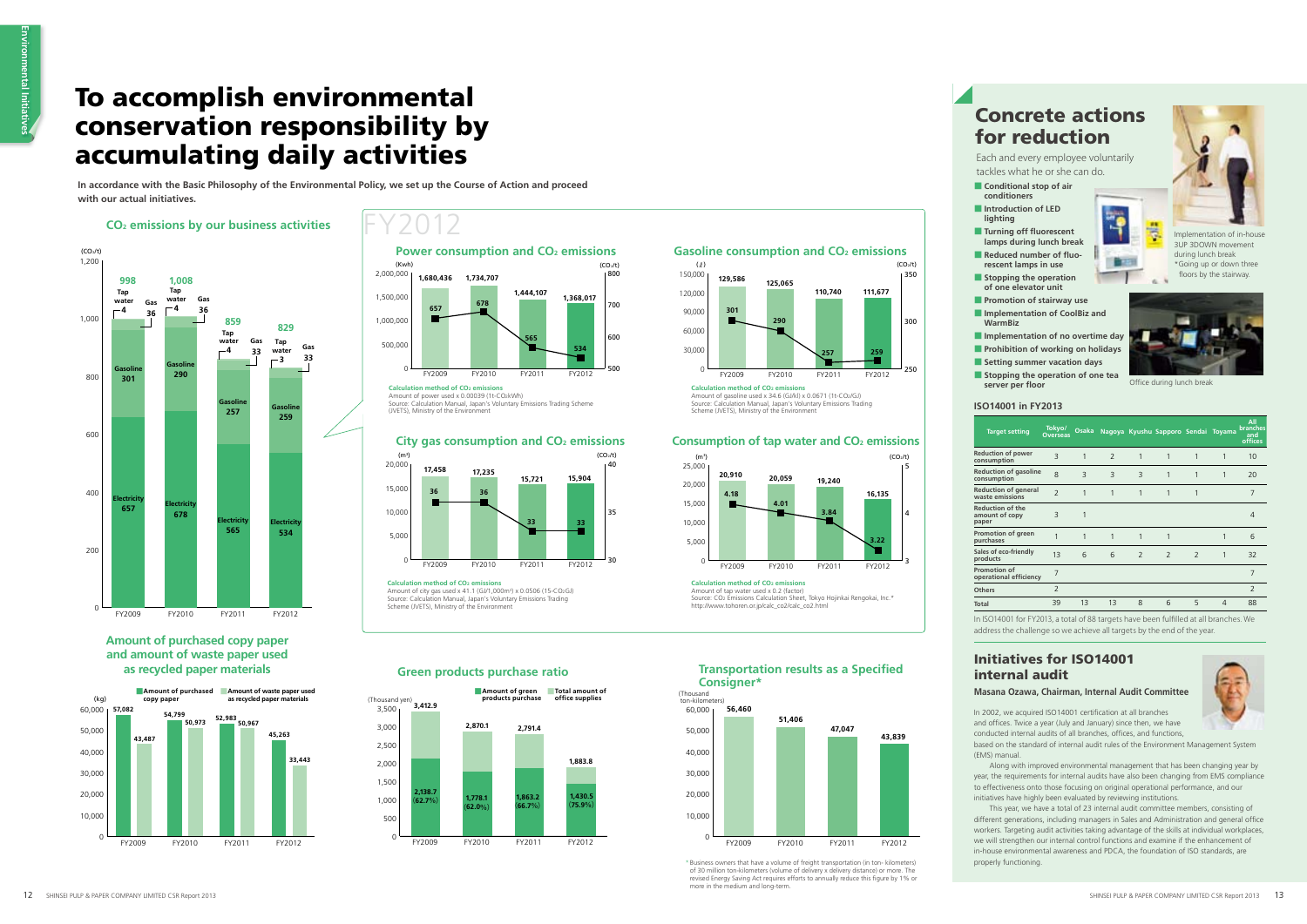Under our Management Philosophy, we establish an organization to support business and fulfill our social **responsibilities.**

## Advance with society to meet trust and expectations through healthy management

### Corporate Governance

As per our Management Policies, to continue to grow as a company that is "supported," "needed" and "chosen," we believe we must establish proper relationships with various stakeholders and heighten our sense of presence. Based on the recognition that to achieve this goal, it is essential to strengthen auditing functions and increase transparency in relation to management, we are building appropriate corporate governance with the General Meeting of Shareholders, (Board of) Directors, (Board of) Auditors, and Accounting Auditor.

> **1. Securing the effectiveness and efficiency of corporate and business management**

- **2. Securing the correctness of financial statements**
- **3. Thorough compliance with laws, regulations, and** 
	-

As the organization for decision-making and business



execution, we hold meetings of the Board of Directors that approves important subjects on management for proper and prompt execution of necessary measures. As an auditing body, we have the Board of Auditors that is responsible for the establishment of an excellent corporate governance system to support healthy and sustainable growth and respond to trust from society. For auditing plans and results, proper communication between the (Board of) Auditors and Accounting Auditor is sufficiently conducted, building an auditing system with fairness and

effectiveness.

### **Compliance**

### Internal control

- 
- **internal rules**
- **4. Safeguarding of assets**



#### **Corporate governance organization**

Compliance includes not only compliance with laws and regulations but also the observance of internal rules, manuals and ethics to enable the company to conduct fair and proper business activities and also the establishment of a compliance environment concerning the type of rules the company establishes and operates. We conduct business activities complying with social norms and corporate ethics, and to further raise the awareness of employees, we regularly host training covering actual examples.



Internal control training session



### Risk Management

We set up the Business Continuity Plan (BCP) in 2012. In accordance with the "Business Continuity Guideline" published by the Disaster Management, Cabinet Office, Government of Japan, important items are compared with our operations. BCP is reviewed once every six months.

In case an emergency should occur, we take advantage of networks at individual bases across Japan for proper countermeasures. We have action plans including safety confirmation of employees, grasping damage conditions, early establishment of restoration systems and cooperation with local communities.

Business Continuity Plan BCP planning meeting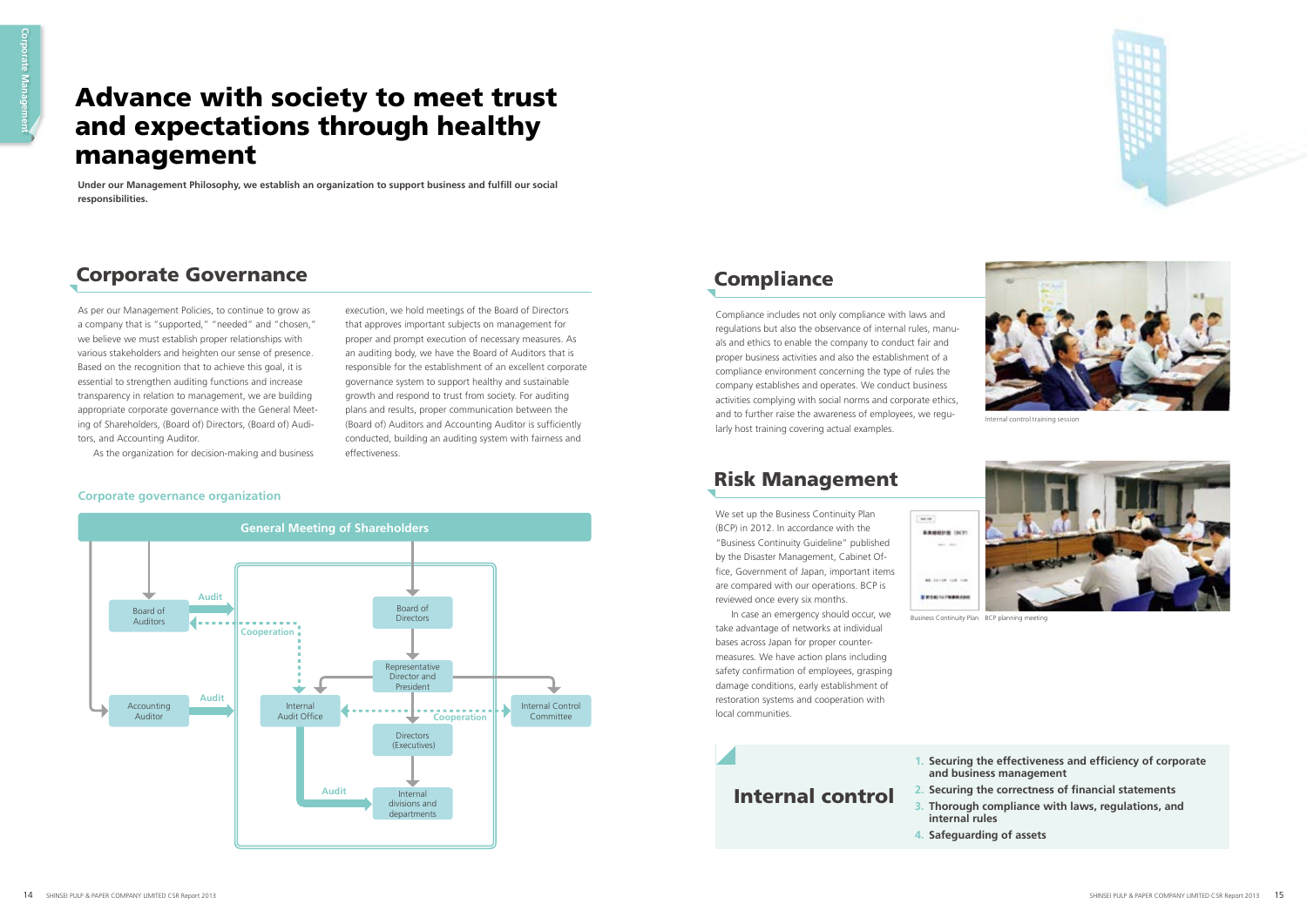





## A company that brings out the best of human resources, develops them and widely contributes to society

### General business owner action plans

### Human Resources System

### Human resource development

### Promotion of employment of elderly people

| In order to bring out the strengths of individual employees who support our business activities and their<br>teamwork, we strive to create an improved environment.                                                                                                                                                                                                                                                                                                                                                                                                                                     |                                                                                                                                                                                                                                                                                                                                                                                             |                                                                                                                                                                                                                                                                                                                                                                                                                                                                                                                                   |  |  |  |
|---------------------------------------------------------------------------------------------------------------------------------------------------------------------------------------------------------------------------------------------------------------------------------------------------------------------------------------------------------------------------------------------------------------------------------------------------------------------------------------------------------------------------------------------------------------------------------------------------------|---------------------------------------------------------------------------------------------------------------------------------------------------------------------------------------------------------------------------------------------------------------------------------------------------------------------------------------------------------------------------------------------|-----------------------------------------------------------------------------------------------------------------------------------------------------------------------------------------------------------------------------------------------------------------------------------------------------------------------------------------------------------------------------------------------------------------------------------------------------------------------------------------------------------------------------------|--|--|--|
| <b>General business owner action plans</b>                                                                                                                                                                                                                                                                                                                                                                                                                                                                                                                                                              | <b>Promotion of employment of</b><br>elderly people                                                                                                                                                                                                                                                                                                                                         |                                                                                                                                                                                                                                                                                                                                                                                                                                                                                                                                   |  |  |  |
| We have an action plan for employees regarding countermeasures to support the development of an easy-to-work environment<br>where they can make work and child-rearing compatible and take full advantage of their abilities, up to March 31, 2015.                                                                                                                                                                                                                                                                                                                                                     | We have a "Re-employment Standard" to hire employees who want to work following forced re-<br>tirement and that satisfy health and other certain conditions up to 65 years old. We support them<br>so they can take advantage of the experience they cultivated at our company and so that their vast                                                                                       |                                                                                                                                                                                                                                                                                                                                                                                                                                                                                                                                   |  |  |  |
| <b>Target</b><br><b>Countermeasures</b>                                                                                                                                                                                                                                                                                                                                                                                                                                                                                                                                                                 | knowledge is passed on to future generations.                                                                                                                                                                                                                                                                                                                                               |                                                                                                                                                                                                                                                                                                                                                                                                                                                                                                                                   |  |  |  |
| <b>1.</b> The rate of annual paid holidays taken by<br>• Job assignments at each department are made clear for job sharing.<br>employees (days taken/newly given num-<br>• To take paid holidays in an organized manner, a "Paid Holidays Schedule" is prepared every three<br>ber of holidays) to be 50% or more.<br>months and shared within departments.                                                                                                                                                                                                                                             | <b>Occupational health and safety</b>                                                                                                                                                                                                                                                                                                                                                       |                                                                                                                                                                                                                                                                                                                                                                                                                                                                                                                                   |  |  |  |
| 2. To reduce extra working hours, Wednes-<br>• Managers always grasp subordinates' tasks and duties, and make appropriate management and instruc-<br>days and Fridays are designated and<br>tions to promote operational rationalization and efficiency.<br>implemented as corporate- wide "no<br>• To make it known by everyone and for the health of employees, no overtime day is promoted through<br>overtime days."<br>posters, notices on the days and e-mail messages so it is continuously implemented at all sites.                                                                            | Compliant with occupational health and safety laws and regulations, we have a monthly<br>health committee meeting, including an industrial doctor and health manager. At Head<br>Office, the industrial doctor conducts two tours a month to check the health conditions of                                                                                                                 |                                                                                                                                                                                                                                                                                                                                                                                                                                                                                                                                   |  |  |  |
| <b>3.</b> Towards an environment where both men<br>and women can positively participate in<br>• To promote wide recognition and enlightenment, we give instructions to take such holidays in an<br>child rearing is established, with 90% us-<br>organized manner.<br>age rate of child-rearing holidays by preg-<br>nant female employees to be achieved.                                                                                                                                                                                                                                              | employees. In addition, we strive to maintain health and safety in working environments, as<br>exemplified by the fact that if an employee desires it, he or she can consult the industrial doc-<br>tor. To maintain employee mental health and prevent mental diseases, we always pay atten-<br>tion to employee health conditions and make efforts to minimize the occurrence of trouble. |                                                                                                                                                                                                                                                                                                                                                                                                                                                                                                                                   |  |  |  |
| * Based on Article 12 of the General Business Owner Action Plans, "Act on Advancement of<br>Measures to Support Raising Next-Generation Children," Ministry of Health, Labour and Welfare<br><b>Human Resources System</b>                                                                                                                                                                                                                                                                                                                                                                              | <b>Child rearing and</b><br>nursing leave system                                                                                                                                                                                                                                                                                                                                            | <b>Really feeling responsibility and</b><br>the reason of working                                                                                                                                                                                                                                                                                                                                                                                                                                                                 |  |  |  |
| The most important assets for a trading company are "human resources." In order to enhance motivation and create a<br>rewarding business environment, we have a human resources system based on the target management system. We also<br>change the system continuously in response to changing business environments and build a fair human resources system that<br>satisfies employees.<br>With the human resources system, we encourage career promotion based on "the right person in the right place" and<br>job rotation, targeting realizing our Management Philosophy and Management Policies. | We have a child rearing and nursing leave system. We also<br>strive to establish an easy-to-work working environment<br>to make "work" and "family"<br>compatible and, depending on the<br>conditions of and requests from<br>employees, we enable part-time<br>work and limited overtime.                                                                                                  | <b>Industrial Functional</b><br><b>Material Department</b><br>Ayako Tsuji<br>After joining the company<br>in 2007, I worked for the<br>Procurement Department<br>for five years, and was<br>transferred to the curren<br><b>Functional Material Devel</b>                                                                                                                                                                                                                                                                         |  |  |  |
| <b>Human resource</b><br>development                                                                                                                                                                                                                                                                                                                                                                                                                                                                                                                                                                    | <b>Aggressive utilization of</b><br>female human resources                                                                                                                                                                                                                                                                                                                                  | opment Section, Industrial<br>Functional Material Department in April 2012.<br>At my current department, I mostly handle function-<br>al films mainly used for optical applications. It is a field<br>completely different from what my previous department                                                                                                                                                                                                                                                                       |  |  |  |
| We target having high aims and exerting our strength as<br>a group of professionals. We believe that the source of<br>power of a company lies in the development of human<br>resources who can "properly understand objectives," "take<br>correct action to achieve objectives" and "rationally evalu-<br>ate the results of achieving objectives." Through not only                                                                                                                                                                                                                                    | Going forward, in the aging society with a declining birthrate,<br>aggressive utilization of female human resources is a most<br>important challenge. We are aggressively employing female<br>managerial employees and creating a workplace where re-<br>gardless of managerial or office workers, females are properly<br>evaluated and can have a reason of being without experienc-      | handled, and I have a lot to learn but feel that my view<br>has greatly expanded. We export products to China and<br>other Asian countries, so by taking advantage of my<br>command of Chinese and English, I contact with foreign<br>customers from time to time. Though I have responsibili-<br>ties, I feel my job is worth doing because of it. Going<br>forward, I want to brush up my knowledge and com-<br>mand of languages, and want to become a salesperson<br>that is trusted by my managers and colleagues as well as |  |  |  |

### Child rearing and nursing leave system



### Aggressive utilization of female human resources

### Occupational health and safety

#### **Really feeling responsibility and the reason of working**



#### **Industrial Functional Material Department Ayako Tsuji**



Manager training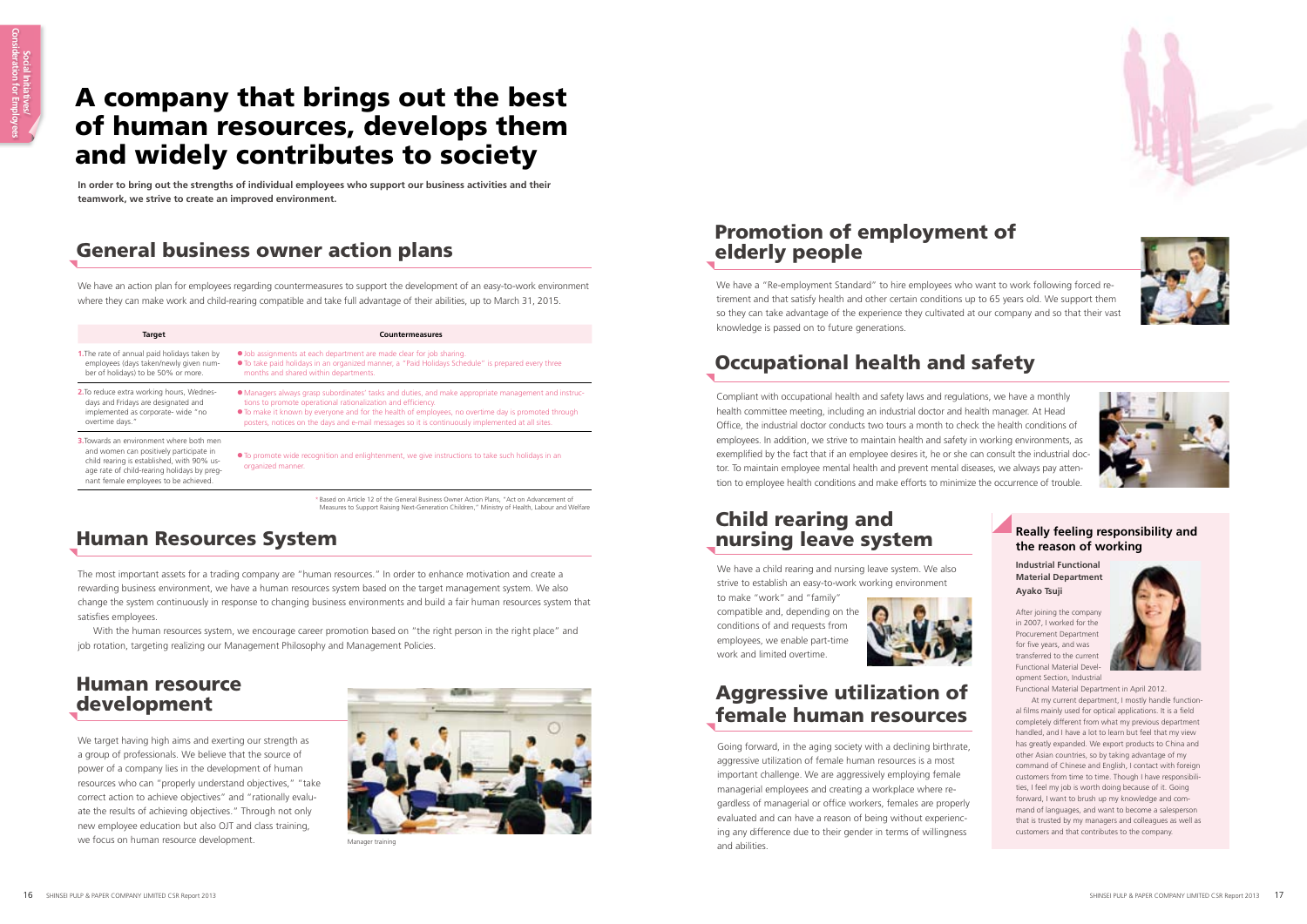### Regular health checkups and maternity healthcare

We extend support to employees to remain physically and mentally healthy. 30- and 35-year old employees have annual life style disease checkups, while employees of other ages undergo a regular health checkup once a year. We also have maternity healthcare rules, giving consideration to building an environment where female employees can "work" before and after childbirth in good health.

### Display of decontamination sheet

We exhibited our zeolite non-woven sheet effective for removing radioactive substances, TT Decontamination Sheet SC, at the New Environmental Exposition 2013. The decontamination of radioactive substances is in progress as a national project.

The area subject to decontamination is wide, and decon-

tamination methods differ, depending on cities and forests on mountains. By utilizing decontamination sheets, efficient decontamination activities can be promoted.





This was the first tree-planting event of "Present Tree in Miyako" in October 2012. A total of about 140 people consisting of Miyako citizens and visiting participants worked together and planted about 1,000 trees



### Promotion of employment of disabled persons

Based on the Handicapped Person's Employment Promotion Law, we positively address the employment of disabled persons every year. As of April 2013, we satisfy the conditions of a legally required employer. Going forward, we will continue to promote an expansion of this and strive to establish a working environment where disabled people can work safely and securely.

### Countermeasures against sexual harassment

The Shinsei Pulp & Paper Employee Union is comprised of all employees excluding officers and temporary employees. The officers of the association are elected with a service period of two years. The association consists of the Head Office and individual branches. Based on the unified intention, the Employee Association targets the establishment of a fair employer-employee relationship, achieving maintenance and improvement of working conditions and enhancement of economic status, putting the spirit of friendship and mutual help among its members into practice and thereby enhancing fresh and lively willingness for work. Based on mutual understanding and trust, the Employee Association and the Company monthly exchange opinions and have a discussion on topics from various management issues to internal systems and working conditions.



We stipulate provisions concerning sexual harassment in work rules. We prohibit employees to make any speech or action that causes anything against other people's interests in working conditions or interferes with carrying out work. We also make efforts to pick up opinions of employees as a company, if necessary.

> Salmon going upstream is a symbol of the connections among the forest river, and sea.

### Cooperative relationship with the Employee Association

To build and maintain smooth relationship between the company and its employees, we have organized the Employees Association. We consider that good employer-employee relationships are indispensable for the company development and wellbeing, have regular meetings and exchange opinions on many different projects.

#### **Roles and activities of the Employee Association**

Planting site of the Present Tree in Miyako is near the riverhead of Hei River that runs into the Bay of Miyako.

We had a booth at the New Environmental Exposition 2013, one of the largest environmental exhibitions in Asia, held at Tokyo Big Sight in May 2013. We introduced TT Decontamination Sheet SC and displayed impervious sheets, filters, sandbags, and inner bags for flexible containers using the decontamination sheet.





#### **Yugo Hima, Chairman, Employee Association**

## Local contribution activities

**As a member of the community, we are engaged in a wide variety of social contribution activities.**

Explanation card of the Present Tree in Miyako



### Support of Tohoku restoration

Since 2011, we have supported restoration from the Great East Japan Earthquake through the activities of "1% for REVIVE JAPAN." We add one percent of the amount of purchases of our paper, film, etc. to the total amount, and an amount equivalent to this 1% is donated to the "REVIVE JAPAN" fund operated by NPO Environmental Relations. Last year's donation contributed to forest rehabilitation and community development promotion in Miyako City, Iwate Prefecture, through the Present Tree in Miyako project of the same NPO.

*"The sea cultivates even living creatures in the sea. The nutrition contained in the leaf mold in the forest melts into rainwater and melt water and run into the river and ocean, cultivating rich fi shing grounds."*

Hei River

#### **Exhibiting at the New Environmental Exposition 2013.**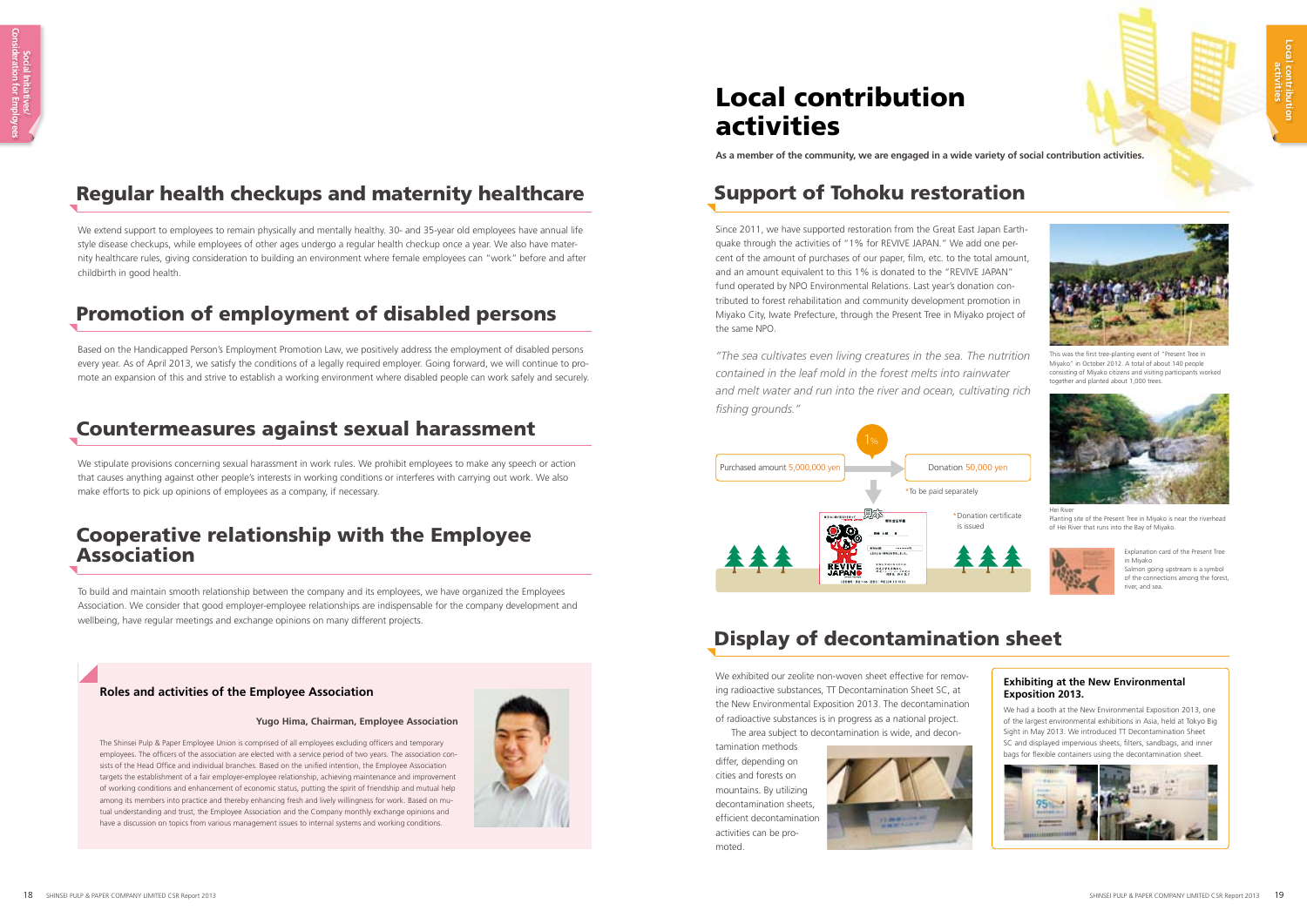

## Initiatives held at individual business bases

**Deeply rooted in the community, we continue our activities for environmental conservation and society at individual business bases.**

## **Head Office**

Chiyoda-ku, Tokyo, has a "Chiyoda-ku Cleanup Day" in spring and fall, and elementary and junior high schools in addition to residents in the community jointly conduct cleaning activities. We voluntarily participate in the program, supporting these community activities. We also conducted cleaning activities in June, in conjunction with "Environmental Month," and a total of about 50 employees voluntarily participated in the activity.



## **Head Office**

### **Regular cleaning activity**

# **Kyushu**

Hakatagion Yamakasa is a festival with more than 770 years of history, held between July 1 and 15 every year in Hakata Ward, Fukuoka City. The Kyushu Branch sponsors the festival, contributing to exchanges with the local community by make tap water available to provide Power Water.

### **Hakatagion Yamakasa**

## **Osaka**

Requested by the Japan Red Cross, the Osaka Branch hosts blood donation activities. As part of our social contribution activities, about 20 to 30 employees donate blood at each event.

#### **Blood donation**



The Sendai Branch regularly weeds the exterior of the branch building. It is conducted during lunch, but by improving the working environment on our own, we raise awareness of employees, leading to better housekeeping and power saving.

### **Sendai Weeding activity**

We participated in the tree planting activity sponsored by Nippon Paper Industries Co., Ltd. 35 employees and their families planted 500 trees for forest rehabilitation in the Marunuma Heights in Nikko National Park.

### **Tree planting activity**



## **Sapporo**

The Sapporo Branch is a member of "Gobangai Shinkokai" and "Daigo Chonaikai" and participates in activities associated with lighting, decorations, advertisements and other facilities as well as traffic safety and environmental health. We also contribute to the development of the area as a tourism city.

### **Community health and safety activity**

## **Nagoya**

Nagoya Branch participates in an activity to collect PET bottle caps. Collected caps are sold to a recycling manufacturer, and the proceeds of the sales are donated to an NPO, Japan Committee "Vaccines for the World's Children," (JCV). JCV in turn purchases vaccines to save children around the world.

### **PET bottle cap collection (Eco-cap)**

The Toyama Branch removes snow from roads and parking lots, working together with neighboring companies, contributing to safety in the community.

### **Toyama Snow removal**









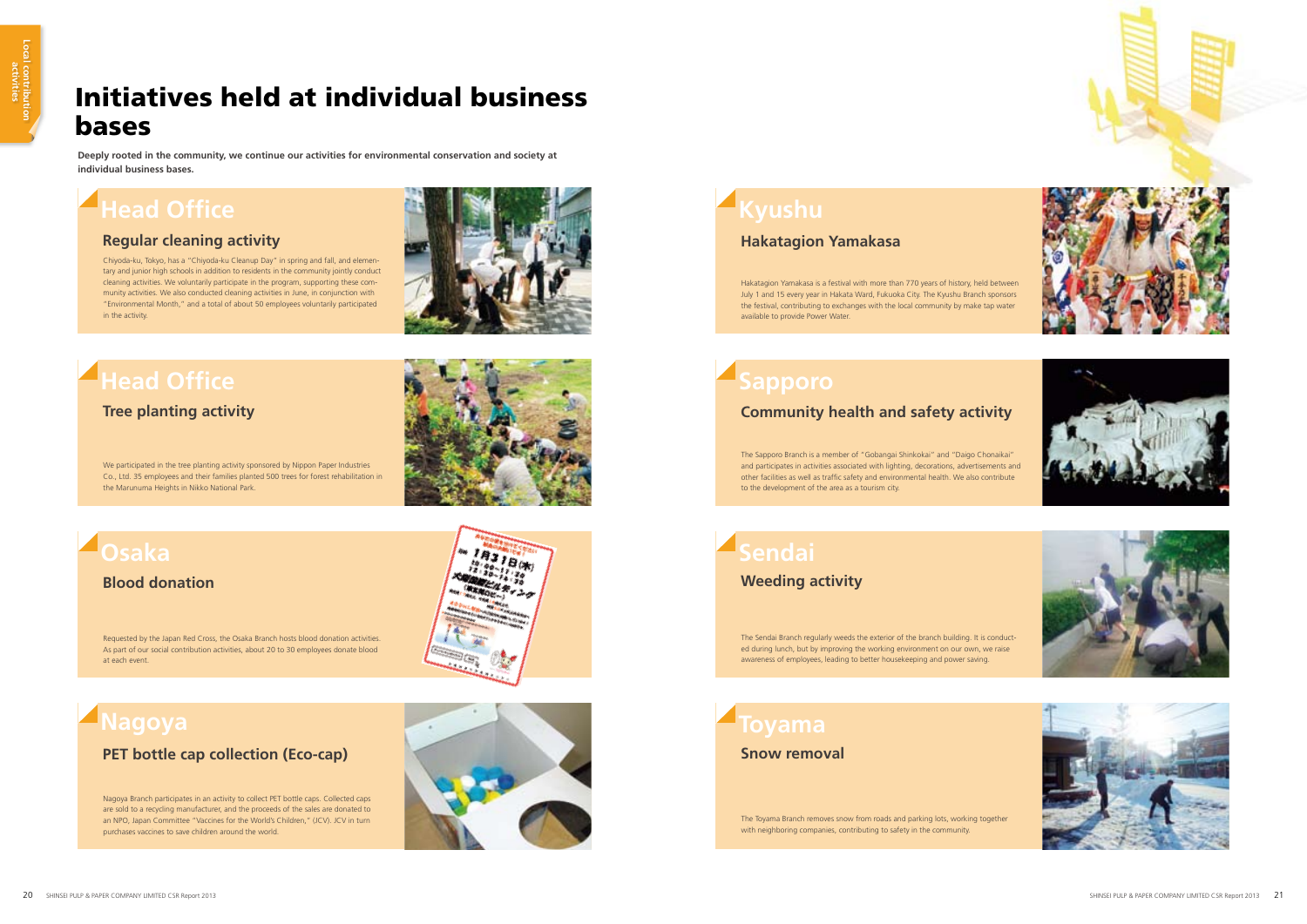## CSR report that communicates commitment as a paper trading company

The contents of the CSR Report 2013 appear to have an orthodox composition in compliance with Guidelines at first glance. I felt, however, that this report employs standard expressions, while clearly expressing the "standpoint" of your company as a trading company or moreover, a paper trading company.

It is a common practice for CSR reports to allocate a substantial number of pages for core operations: for example, in the case of manufacturing, proper operations of plants as well as management and distribution of products manufactured there. For the manufacturing industry, the key of the report is the means of discussing in a persuasive manner how important manufacturing is, including its social responsibility, and the contents develop around that point.

As a paper trading company, your report is produced in accordance with the Ministry of the Environment "Environmental Report Guideline" and "ISO26000," naturally satisfying certain standards, and can be evaluated in the effort to satisfy the basics.

> Born in Kesennuma, Miyagi Prefecture in April 1947. Graduated from Graduate School of Theology, Doshisha University, in 1973. After graduation, he served as a lecturer, Kyoto Seika Junior College (currently Kyoto Seika University), Rodokijunshidokyokai, Managing Director of Maiyu Shimbun Insatsu Co., Ltd.; he was inaugurated president, Naigai News Co., Ltd. in 2008. He is the publisher of the weekly "Sekai to Nippon" and the monthly "Sekai to Nippon." He hosts Naigai News Kondankai (lecture meetings) at 18 branches and branch offices.

In a sense that the commitment of your company as a genuine paper trading company is expressed in the "round-table discussion" and other places and that the commitment is consistent throughout all pages. I felt a sense of sincerity from your attitude and style of the expression. We can safely say that expressed in this report are your attitude to succeed the blessings of nature (wood and paper) as the basis of the company and contribute to the global environment.

Thinking that establishing this attitude, as the foundation of management, promoting it thoroughly and conducting corporate activities will consequently lead to "profits," this attitude is likely to be an important key to your CSR efforts from now on.

**Established** November 3, 1889 **Incorporation** March 14, 1918 **Capital** 3,228,000,000 yen **Number of employees** 660 (As of June 24, 2013) **Domestic business sites** 7

- products
- equipment, office equipment and accessories
- and papermaking materials
- 
- 
- building
- 7. Room rental and parking lot service
- 9. Interior finishing work
- 
- 
- 12. Life insurance solicitation
- 13. Sales of books, magazines, and stationery
- 
- **Welfare facilities** Five locations across Japan

Of the practical activities, the tree planting activity draws attention. The activity seem to be a "matter of course" for a trading company dealing in paper, but it is important for this very reason, and continuing a "matter of course" is important. For your company, protecting forests is a lifeline, and I hope you extend these activities on a daily basis and indeed continue them.

Though you have continued social contribution activities as a company for many years, this year's publication of a CSR report is only the second one, and I would like you to give more contrivances including a clear explanation as to why you tackle individual measures based on your CSR strategies and strive to publish a report not just out of obligation.

I expect that you will continue to address the challenge, keeping in mind that "continuous daily actions that are matters of course and aware of society" will create an improved report.





**Naigai News Co. Ltd. President Eiji Chiba**

#### **Profile**

**Company name** SHINSEI PULP & PAPER COMPANY LIMITED **Head Office/Central Branch** 1-8, Kandanishikicho Chiyoda-Ku, Tokyo, 101-0054 Japan **Line of business** Paper, pulp, chemicals, processed paper, architectural materials, machinery, equipment, etc.

> 2. Sales and lease of paper processing machines, printing machines, packing equipment, synthetic resin processing equipment, industrial electric equipment, transportation machines, communication

3. Sales and lease of packing materials, printing and bookbinding materials, architectural materials

4. Brokerage, wholesale, agency and import/export of any of the foregoing items

5. Business system design, installation, supervision, and contracting of any of the foregoing items 6. Trusted development of land as well as sales/purchase, rental/lease and supervision of land and

8. Warehouse service and automotive transportation business

10. Investment in business associated with any of the foregoing items

11. Non-life insurance agency and insurance agency based on the Automobile Accident Compensation

14. Any other business incidentals or relating to the businesses referred to in any of the foregoing items

### Corporate Overview



#### **Business result report (independent)**

**Description of business** 1. Sales and processing of paper, pulp, chemicals, and chemical products as well as the sales of paper